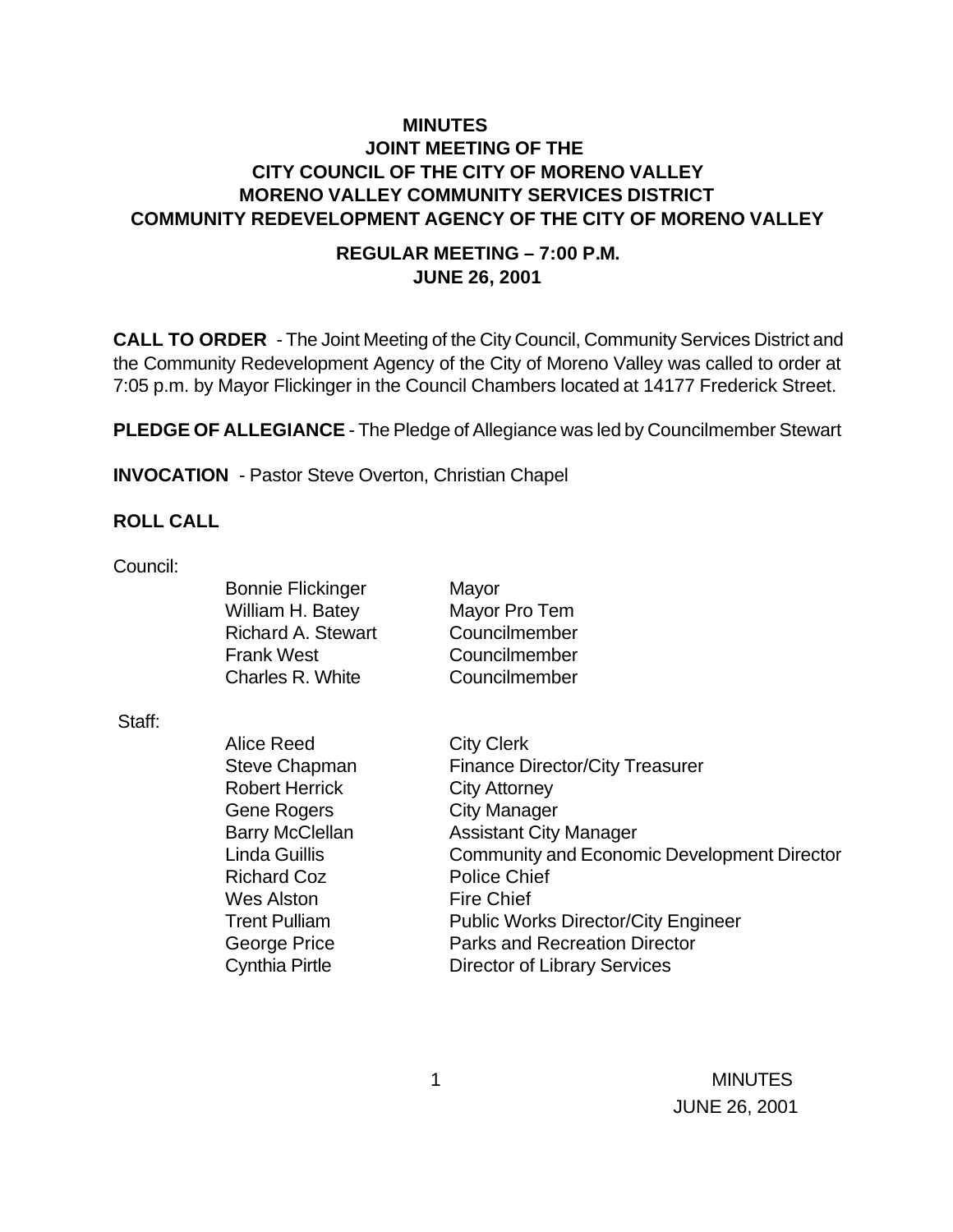## **SPECIAL PRESENTATIONS**

Mayor Pro Tem Batey read and presented a proclamation to Parks & Recreation Director Price and staff recognizing July 2001, as "Parks and Recreation Month"

Christopher Stathis, Director of Information Services for the City of Victorville and Vice-President of the Municipal Information Systems Association of California presented the City with MISAC'S Award of Achievement in Information Technology Practices.

Community Development Director Guillis introduced Steve Jacobs to present the Community and Economic Development Department's promotional video currently being shown on MVTV-3.

PUBLIC COMMENTS **ON ANY SUBJECT NOT ON THE AGENDA** UNDER THE JURISDICTION OF THE CITY COUNCIL (COMMENTS NOT CONCLUDED BY 7:30 P.M. WILL BE HEARD PRIOR TO CITY COUNCIL CLOSING COMMENTS AT THE END OF THE AGENDA)

George Albanese – Address matter of record (Submitted discourse for the record)

1) Closed session items

## Richard Adams – 15520 Ocana Lane

1) Supports Measure A

## Roosevelt Tate – 12080 Pigeon Pass Road

1) Death of Dante Meniefield

## Clay Hage – 25240 Pico Vista Way

1) Supports Measure A

# John Hayes - Address matter of record (Submitted discourse for the record)

1) Opposes Measure A

## Ray Hosman – Address matter of record

1) Political activity at the Senior Center

## George Albanese – Address matter of record (Submitted discourse for the record)

- 1) Library Parcel Tax
- 2) Relationship between library services and property ownership

Pete Bleckert – Address matter of record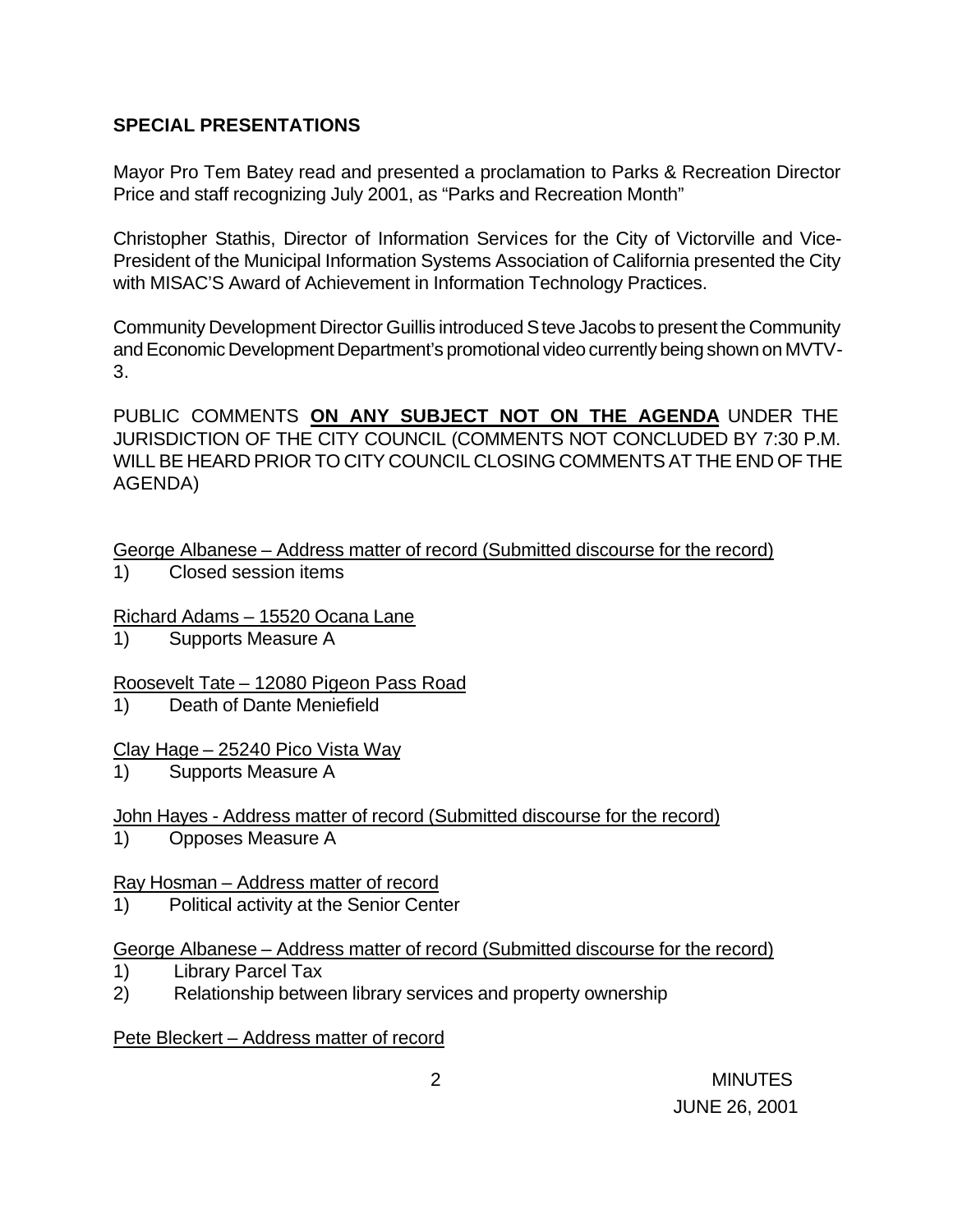- 1) Supports measure to repeal the Utility User's Tax
- Steve Davis 882 Kilmarnock Way
- 1) Supports Roller Hockey Park

George Hague – 26711 Ironwood Avenue

1) Opposes proposed North/South Corridor

## Mike Foxworth – 16475 Zarco Luna Place

1) Supports Measure A

## Marcia Rodolf-Amino – 10363 Crest Brook

1) Opposes Measure A and performance bonuses for employees

## Jennifer Hernandez – 26062 Biloxi Drive

1) Supports Measure A

## Ron Visser – 14102 Hausteen Court

1) Supports Measure A

## Wybe Schaafsma – Address matter of record

1) Opposes proposed library site

## **JOINT CONSENT CALENDARS (SECTIONS A-C) OF THE CITY COUNCIL OF THE CITY OF MORENO VALLEY, MORENO VALLEY COMMUNITY SERVICES DISTRICT, AND COMMUNITY REDEVELOPMENT AGENCY OF THE CITY OF MORENO VALLEY**

Mayor Flickinger opened the agenda items for the Consent Calendars for public comments.

## John Hayes – 12201 Hythe Street (Item A2)

1) Clarified his comment in the Council minutes of May 22<sup>nd</sup> should be "elimination of the gross receipts tax"

#### John Hayes – 12201 Hythe Street (Item A13)

1) Pleased with explanation of expenditures on Warrant Register

Councilmember White made a motion, seconded by Councilmember West to approve the Consent Calendars in their entireties. Motion carried 5-0. Roll call vote.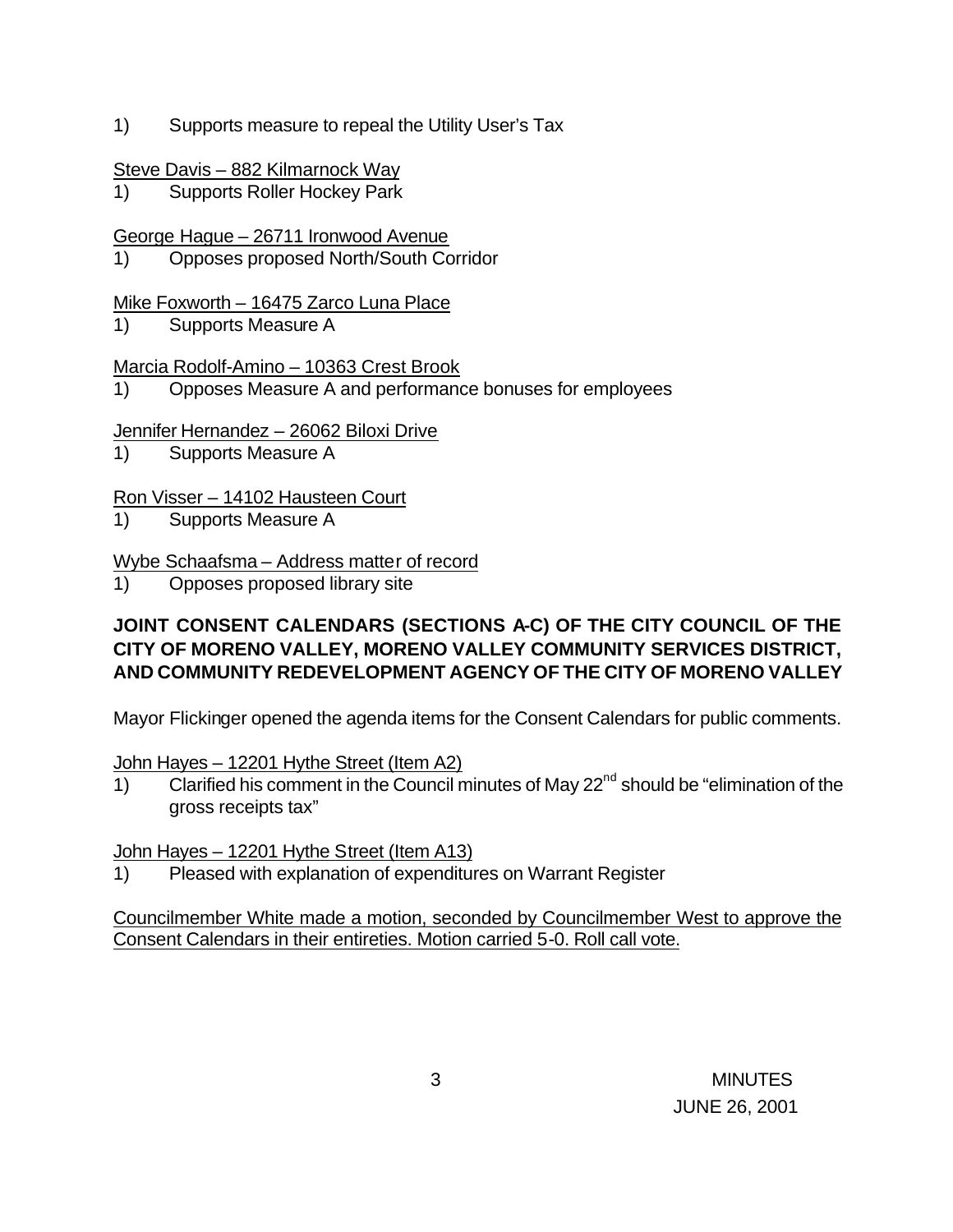### **A. CONSENT CALENDAR** - **CITY COUNCIL**

- A1. ORDINANCES FIRST READING BY TITLE ONLY Waived reading of all Ordinance Introductions and read by title only.
- A2. MINUTES REGULAR MEETING OF MAY 22, 2001 Approved as amended.
- A3. REQUEST ADOPTION OF PLANS AND SPECIFICATIONS, AND AUTHORIZATION TO ADVERTISE FOR CONSTRUCTION BIDS PROJECT NO. 97-25897-2, NASON STREET TRAFFIC SIGNAL IMPROVEMENTS AT THE INTERSECTIONS OF ALESSANDRO BOULEVARD, COTTONWOOD AVENUE, AND EUCALYPTUS AVENUE Adopted the Plans and Specifications that are on file in the office of the Public Works Director and authorized the City Clerk to advertise this project for construction bids.
- A4. REQUEST ADOPTION OF PLANS AND SPECIFICATIONS, AND AUTHORIZATION TO ADVERTISE FOR CONSTRUCTION BIDS, PROJECT NO. 99-12567420 - SAN MICHELE ROAD IMPROVEMENTS Adopted the Plans and Specifications that are on file in the office of the Public Works Director and authorized the City Clerk to advertise the project for construction bids.
- A5. REIMBURSEMENT AGREEMENT FOR THE RELOCATION OF THE EMWD PIPELINE FACILITIES, PROJECT NO. 992774-2, MYERS AVENUE IMPROVEMENTS FROM HEACOCK STREET TO PERRIS BOULEVARD Approved the "Reimbursement Agreement for the Relocation of the EMWD Pipeline Facilities," for the Myers Avenue improvements from Heacock Street to Perris Boulevard, with Eastern Municipal Water District (EMWD) and authorized the Mayor to execute the Reimbursement Agreement for the relocation of the EMWD pipeline facilities.
- A6. REQUEST ADOPTION OF PLANS AND SPECIFICATIONS, AND AUTHORIZATION TO ADVERTISE FOR CONSTRUCTION BIDS, PROJECT NO. 97-25898, REDLANDS BOULEVARD STORM DRAIN LINE "F" – REINFORCED CONCRETE BOX (BRIDGE) STRUCTURE Adopted the Plans and Specifications that are on file in the office of the Public Works Director and authorized the City Clerk to advertise this project for construction bids.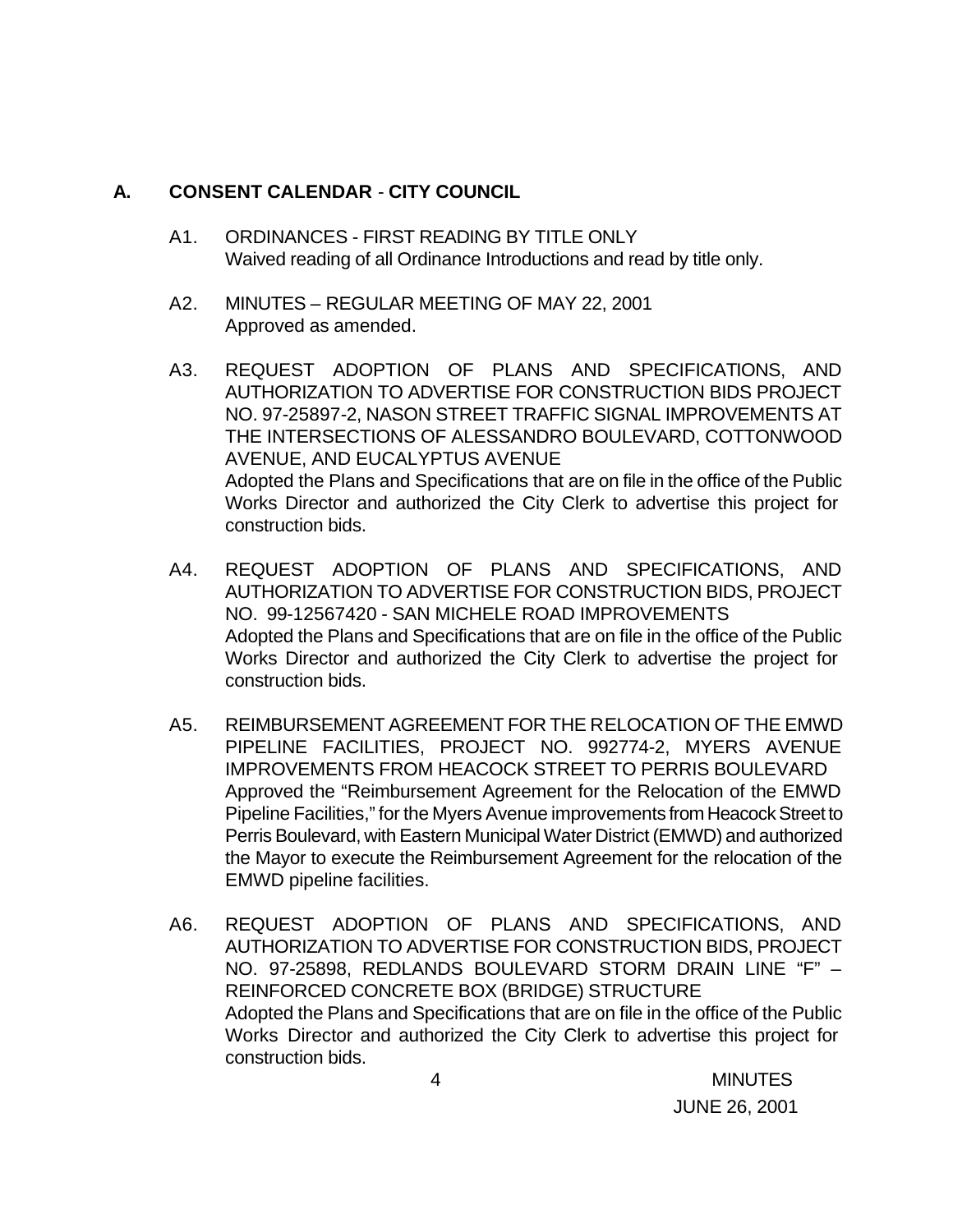A7. NOTICE OF COMPLETION AND ACCEPTANCE OF WEBSTER STREET IMPROVEMENTS, PROJECT NO. 92774, HEACOCK STREET TO INDIAN **STREET** 

Accepted the work for the Webster Avenue Improvements, from Heacock Street to Indian Street, constructed by E.A. Mendoza, Inc., Irvine, California, 92618, as completed; ratified Contract Change Order No. 1 which reflects the revised street improvements, and Contract Change Order No. 2 (Final) which reflects the adjustments to the final bid item quantities; directed the City Clerk to record the Notice of Completion within ten days, at the office of the County Recorder of Riverside County, as required by Section 3093 of the California Civil Code, authorized the Director of Finance to release the retention to E.A. Mendoza, Inc., thirty-five (35) calendar days after the date of recordation of the Notice of Completion, if no claims are filed against the project and accepted the improvements into the City Maintained Road System.

A8. 2000 JUVENILE ACCOUNTABILITY INCENTIVE BLOCK GRANT Accepted the 2000 Juvenile Accountability Incentive Block Grant Funding in the amount of \$39,492 from the U.S. Department of Justice, Bureau of Justice Assistance and authorized a budget appropriation in the amount of \$39,492 in

Fund 270 for a passenger van and operating costs, and transferred \$3,949 in General Fund account 62210.6381, to Fund 270 in order to satisfy the 10% matching requirement.

A9. RESOLUTION 2001-26, AUTHORIZING APPLICATION FOR ALL AVAILABLE OIL GRANTS UNDER THE CALIFORNIA INTEGRATED WASTE MANAGEMENT BOARD ACT Adopted Resolution 2001-26.

Resolution No. 2001-26

A Resolution of the City Council of the City of Moreno Valley, California, Authorizing Application for all Available Oil Grants Under the California Integrated Waste Management Board Act

A10. RESOLUTION NO. 2001-27, AUTHORIZING APPLICATION FOR MOBILE SOURCE AIR POLLUTION REDUCTION COMMITTEE ALTERNATIVE FUELS SUBVENTION FUND MATCH PROGRAM Adopted Resolution No. 2001-27.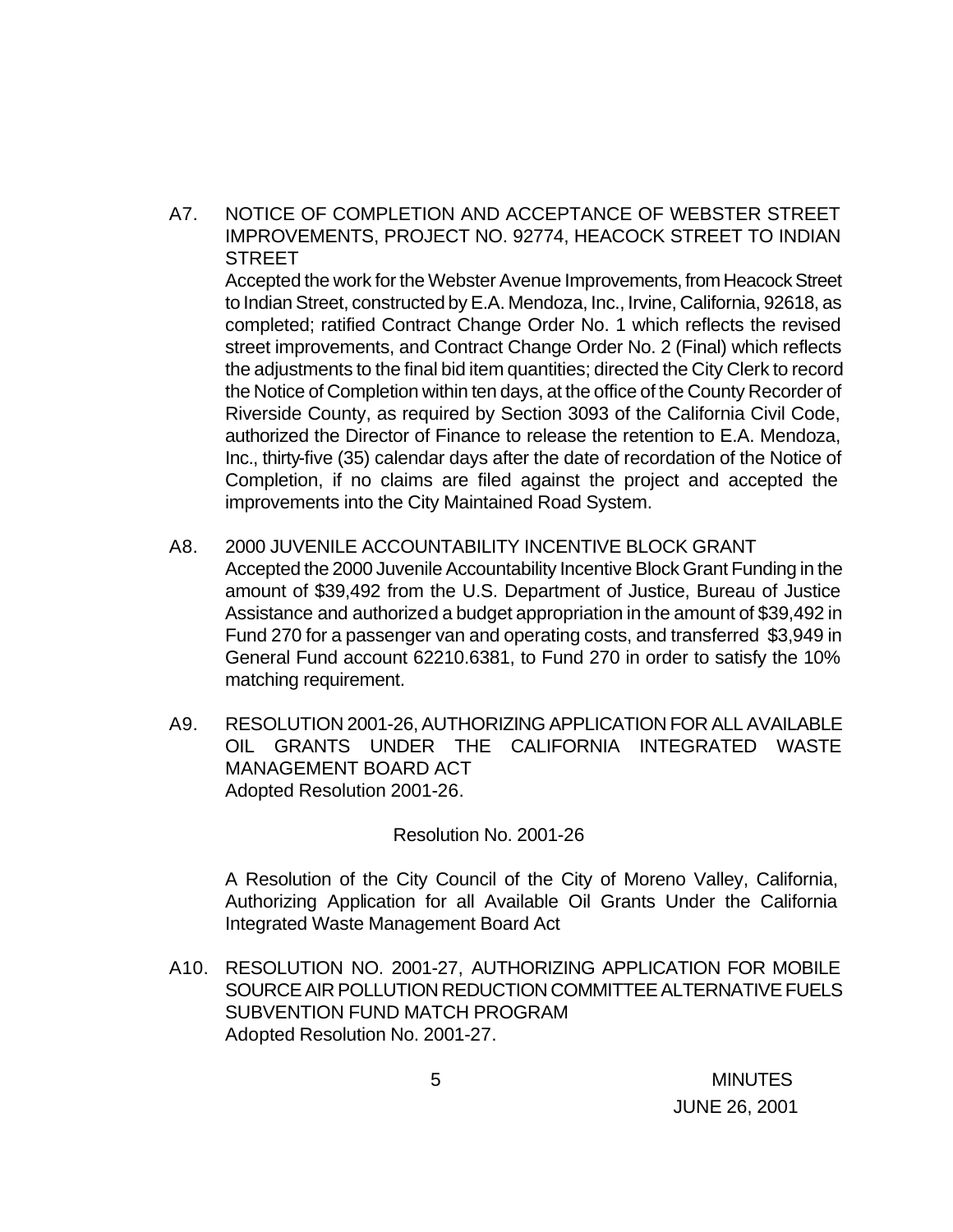#### Resolution No. 2001-27

A Resolution of the City Council of the City of Moreno Valley, California, Authorizing Application for Mobile Source Air Pollution Reduction Committee Alternative Fuels Subvention Fund Match Program

- A11. THIRD AMENDMENT TO AGREEMENT FOR AUTOMATED LIBRARY **SERVICES** Approved the Third Amendment to the Agreement for Automated Library Services between Riverside County Library System and the City of Moreno Valley, for the period July 1, 2001, through June 30, 2002.
- A12. WASTE MANAGEMENT OF THE INLAND EMPIRE FY 2001/2002 RATE ADJUSTMENT Received and filed the report on the Waste Management of the Inland Empire proposed FY 2001/2002 Rate Adjustment.
- A13. WARRANT REGISTERS APRIL 30, 2001 Adopted Resolution No. 2001-31.

Resolution No. 2001-31

A Resolution of the City Council of the City of Moreno Valley, Approving the Warrant Registers, Dated April 30, 2001

A14. FINAL MAPS 23388, 23389 & 23389-1 AND 23455 – ACCEPT AMENDMENTS TO AGREEMENT FOR PUBLIC IMPROVEMENTS (KB HOME)

Authorized the Mayor to execute the Amendments to Agreements for Public Improvements and instructed the City Clerk to forward the completed Amendments to Agreements for Public Improvements to the Riverside County Recorder's Office.

A15. APPROVAL OF PARCEL MAP 29925 AND ACCEPT AGREEMENT & BONDS FOR PUBLIC RIGHT-OF-WAY IMPROVEMENTS – SOUTHEAST CORNER OF PERRIS BOULEVARD AND JOHN F. KENNEDY DRIVE (DOLAN CONSTRUCTION COMPANY, INC.) Approved Parcel Map 29925, authorized the City Clerk to sign the map and transmit said map to the County Recorder's Office for recordation; accepted the bonds and Agreement for Public Improvements; authorized the Mayor to execute the agreement; and directed the City Clerk to forward the signed agreement to the County Recorder's Office for recordation.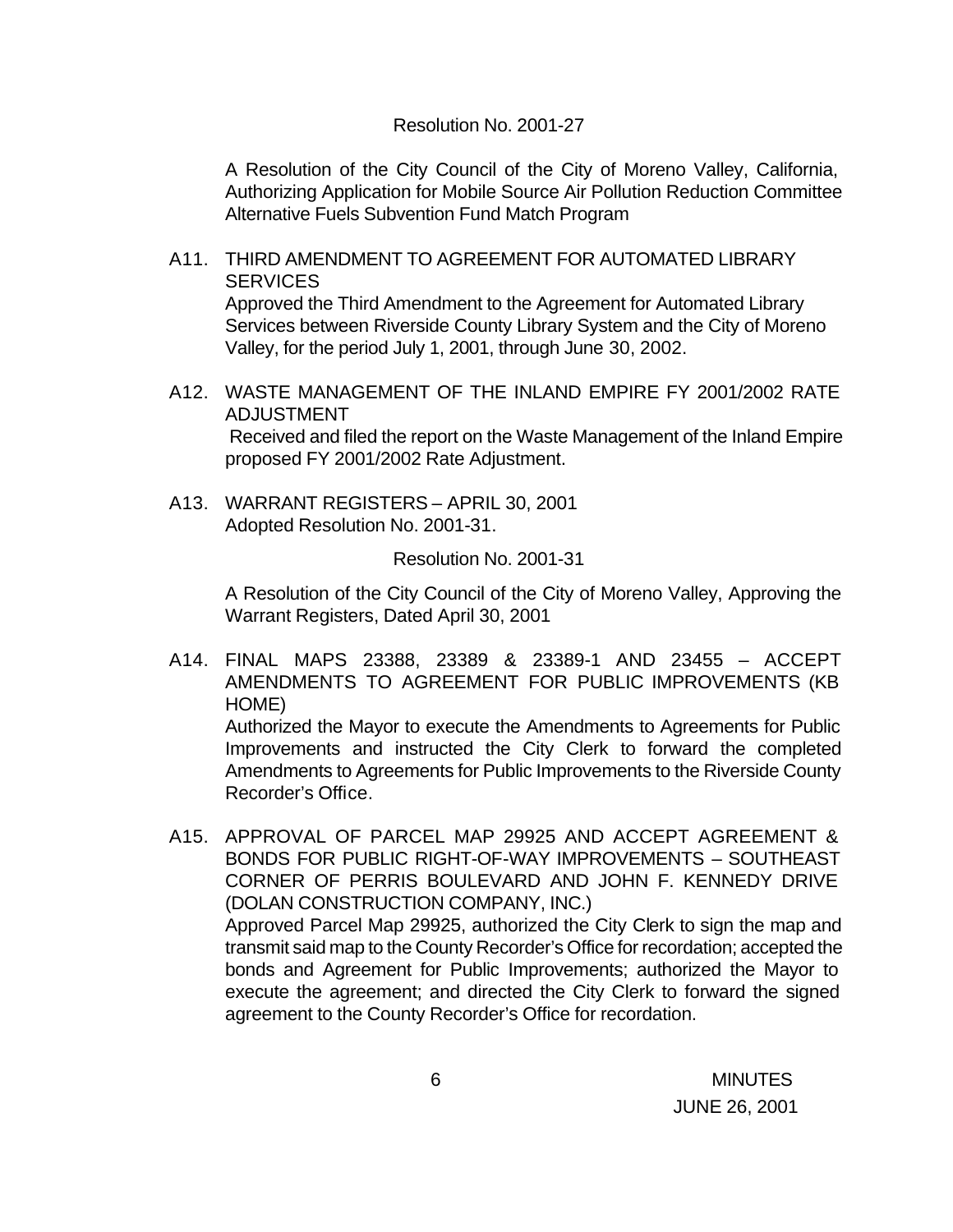- A16. APPROVAL OF FINAL MAP 29732-1 SINGLE FAMILY RESIDENTIAL PROJECT, AND ACCEPT AGREEMENT & BONDS FOR PUBLIC RIGHT-OF-WAY IMPROVEMENTS, NORTHEAST CORNER OF IRIS AVENUE AND OLIVER STREET (PACIFIC CENTURY HOMES) Approved Final Map 29732-1, authorized the City Clerk to sign the map and transmit said map to the County Recorder's Office for recordation upon Planning Commission approval of a revised Condition of Approval No. 81 amending the timing of the Condition of Approval from "prior to occupancy," and authorized the City Engineer to certify to said amendment to Condition of Approval No. 81 by signing the map; accept the bonds and Agreement for Public Improvements and as approved by the City Engineer and City Attorney; authorized the Mayor to execute the agreement and directed the City Clerk to forward the signed agreement to the County Recorder's Office for recordation.
- A17. HABITAT FOR HUMANITY CLOVER NEW DEVELOPMENT PROJECT Authorized the City Manager to execute the Community Housing Development Organization (CHDO) HOME Agreement between Habitat for Humanity and the City of Moreno Valley.
- A18. RESOLUTION NO. 2001-32, INTENT TO VACATE A PORTION OF EDWIN ROAD FROM PERRIS BOULEVARD TO APPROXIMATELY 2,001.28 FEET EAST

Adopted Resolution No. 2001-32; set the date of the public hearing for vacation proceeding as August 14, 2001, in the City Council Chambers at 7:00 p.m.; directed the City Clerk to certify to said resolution and transmitted a copy of the resolution to the office of the County Recorder for recordation and directed the City Engineer to post the street giving notice of the date and time of the public hearing.

#### Resolution No. 2001-32

A Resolution of the City Council of the City of Moreno Valley, California, Declaring its Intent to Vacate a Certain Portion of Edwin Road from Perris Boulevard to 2,001.28 Feet East

- A19. MINUTES REGULAR MEETING OF JUNE 12, 2001 Approved as submitted.
- A20. RESOLUTION NO. 2001-36, AUTHORIZING THE OFFER OF A REWARD RELATING TO AN ATTEMPTED MURDER Approved \$5,000 to be offered as a reward for information leading to the arrest and conviction of the suspect(s) in an attempted murder case, MV01098023, being investigated by the Moreno Valley Police Department and adopted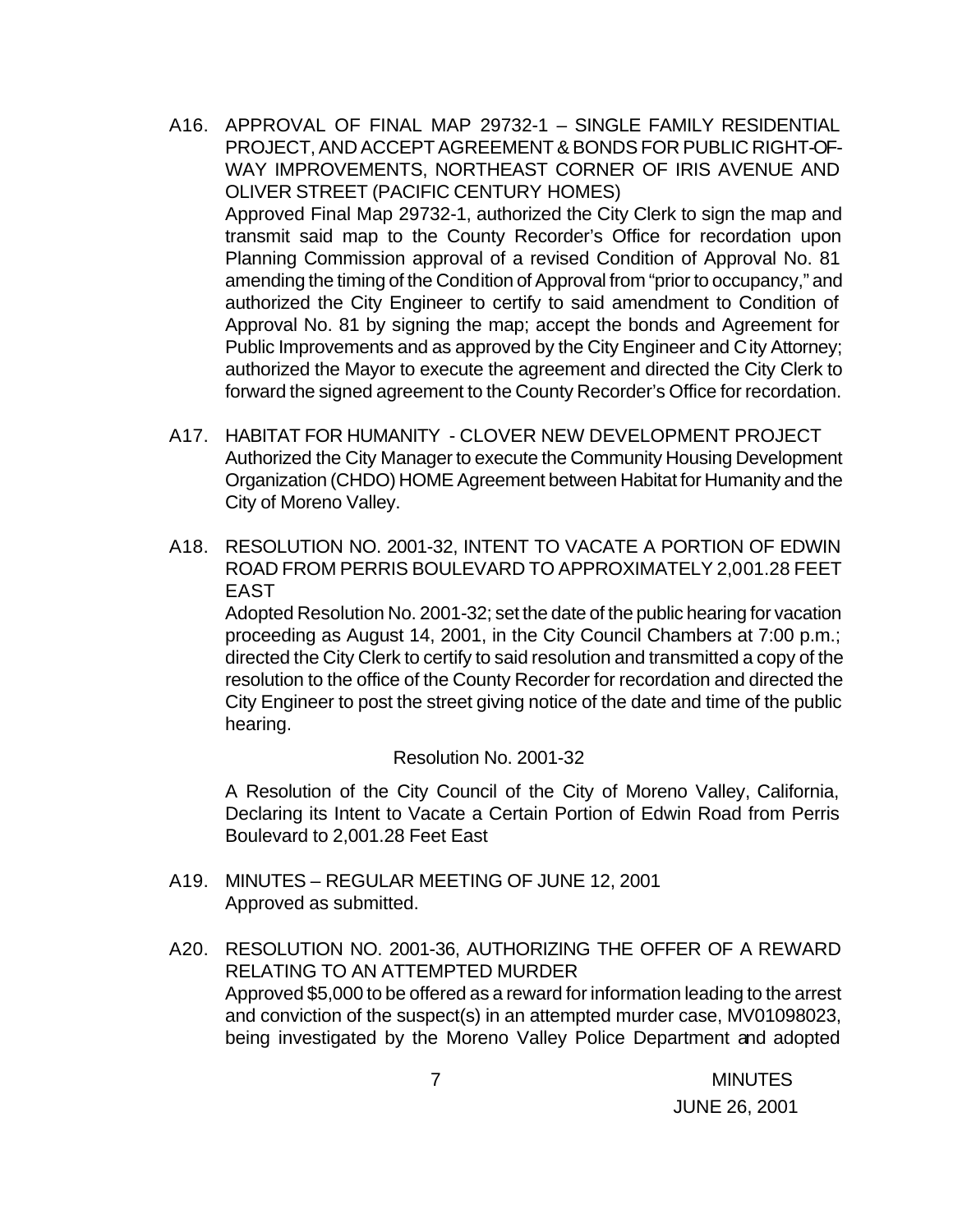Resolution 2001-36 authorizing the offer of a reward relating to the attempted murder on Vincent Gutierrez, 6 year-old & Jessica Gutierrez, 10 year-old.

Resolution No. 2001-36

A Resolution of the City Council of the City of Moreno Valley, California, Authorizing the Offer of a Reward Relating to the Attempted Murder of Jessica and Vincent Gutierrez

A21. EMPLOYMENT CONTRACT FOR CITY CLERK Approved and authorized the Mayor to sign the Employment Agreement with Alicia Reed pursuant to her appointment as City Clerk.

## **B. CONSENT CALENDAR** - **COMMUNITY SERVICES DISTRICT**

- B1. ORDINANCES FIRST READING BY TITLE ONLY Waived reading of all Ordinance Introductions and read by title only.
- B2. MINUTES REGULAR MEETING OF MAY 22, 2001 Approved as amended.
- B3. APPROVE GRANT APPLICATION FOR THE "SPORTS AND COMMUNITY CENTER"

Mayor and City Council, acting in their capacity as President and Board of Directors of Moreno Valley Community Services District approved the filing of an application for local assistance funds in the amount of \$1,282,000 for the "Sports and Community Center" to be funded from the Per Capita Grant Program under the Safe Neighborhood Parks, Clean Water, Clean Air, and Coastal Protection Bond Act of 2000 and adopted Resolution No. CSD 2001- 13.

Resolution No. CSD 2001-13

A Resolution of the City Council of the City of Moreno Valley, California, Acting in its Capacity as the Board of Directors of the Moreno Valley Community Services District Certifying the Approval of the Governing Board for the City of Moreno Valley Parks and Recreation Department to Apply for Grant Funds for the Per Capita Grant Program Under the Safe Neighborhood Parks, Clean Water, Clean Air, and Coastal Protection Bond Act of 2000 and to Authorize Designated Personnel to Sign Contract Documents for FY 2001/02, 2002/03 and 2003/04; and

Approved the filing of an application for local assistance funds in the amount of \$411,415 for the "Sports and Community Center" to be funded from the Roberti-

 8 MINUTES JUNE 26, 2001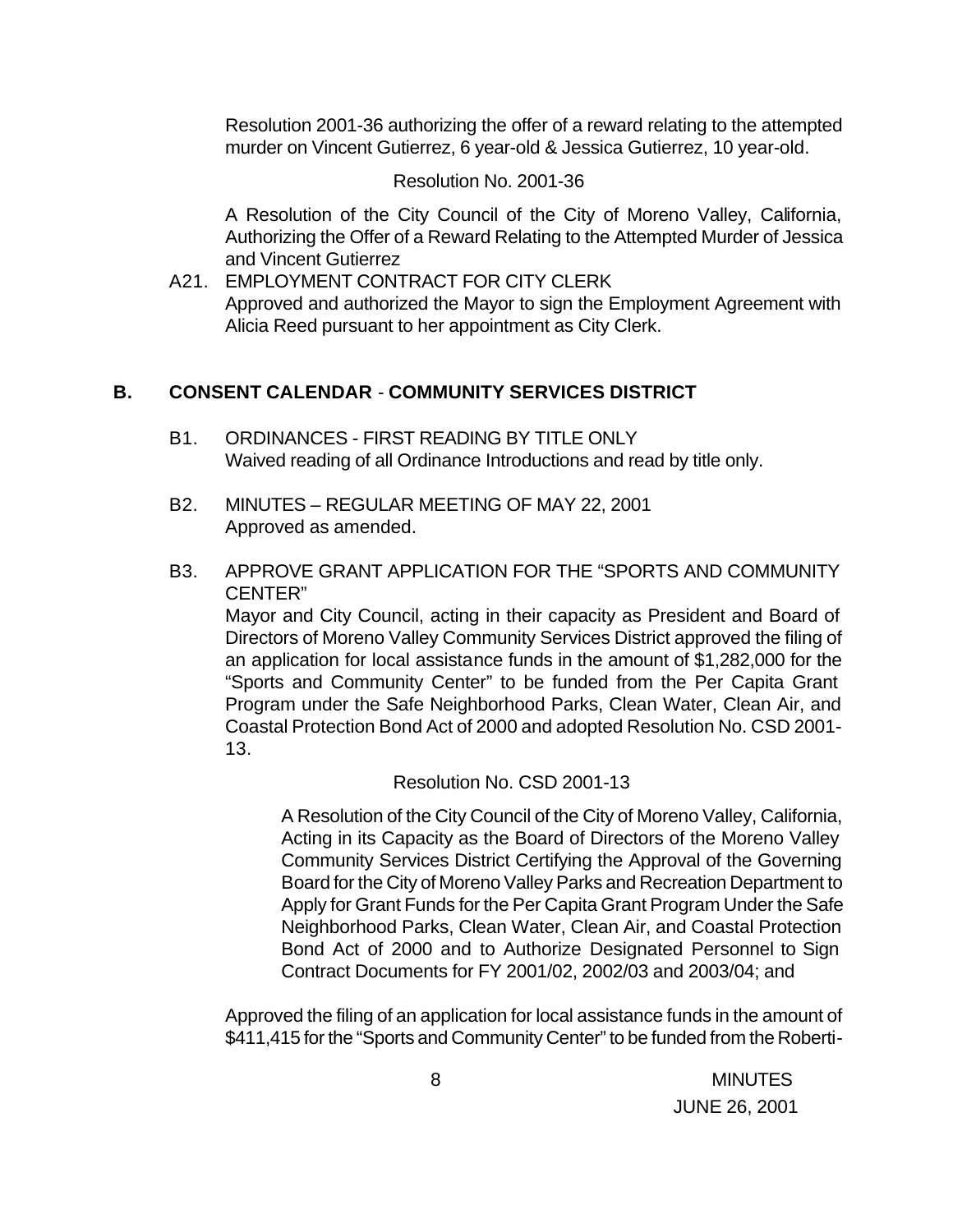Z'Berg-Harris Urban Open Space and Recreation Program under the Safe Neighborhood Parks, Clean Water, Clean Air, and Coastal Protection Bond Act of 2000; and adopted Resolution No. CSD 2001-14.

## Resolution No. CSD 2001-14

A Resolution of the City Council of the City of Moreno Valley, California, Acting in its Capacity as the Board of Directors of the Moreno Valley Community Services District Certifying the Approval of the Governing Board for the City of Moreno Valley Parks and Recreation Department to Apply for Grant Funds for the Roberti-Z'Berg-Harris Urban Open Space and Recreation Program Under the Safe Neighborhood Parks, Clean Water, Clean Air, and Coastal Protection Bond Act of 2000 and to Authorize Designated Personnel to Sign Contract Documents for FY 2001/02, 2002/03 and 2003/04

B4. MINUTES – REGULAR MEETING OF JUNE 12, 2001 Approved as submitted

### **C. CONSENT CALENDAR** - **COMMUNITY REDEVELOPMENT AGENCY**

- C1. ORDINANCES FIRST READING BY TITLE ONLY Waived reading of all Ordinance Introductions and read by title only.
- C2. MINUTES REGULAR MEETING OF MAY 22, 2001 Approved as amended.
- C3. ACQUISITION OF DISTRESSED RENTAL UNITS 24181 JOHN F. KENNEDY Authorized the Executive Director of the Agency to execute the required documentation to acquire the distressed property located in the Eastgate CDBG Target Area.
- C4. MINUTES REGULAR MEETING OF JUNE 12, 2001 Approved as submitted

#### **D. REPORT OF ACTION FROM CLOSED SESSION BY CITY ATTORNEY, IF ANY**

The City Attorney announced the following items had been added to the Closed Session agenda: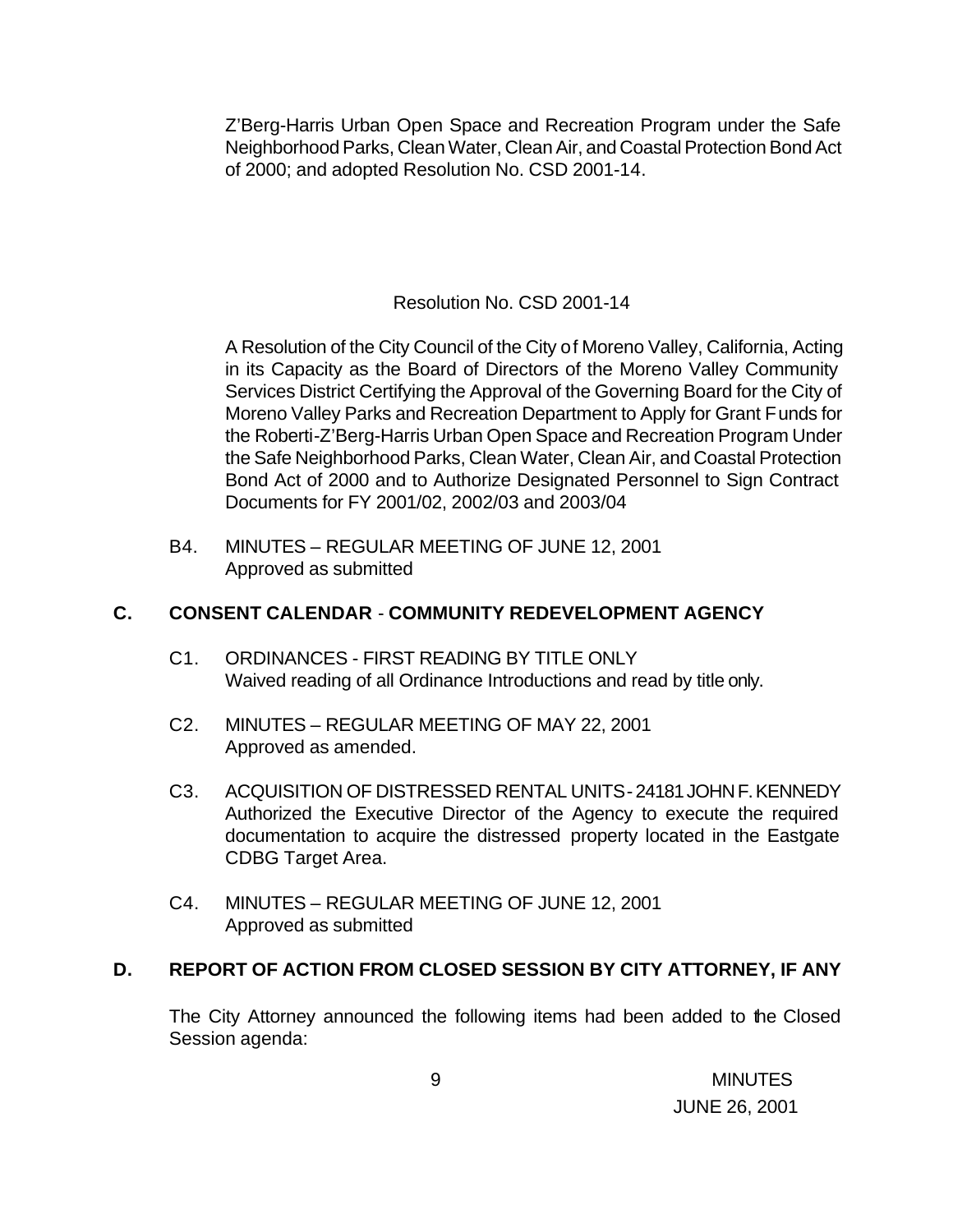## CONFERENCE WITH LEGAL COUNSEL - ANTICIPATED LITIGATION

- a) SECTION 54956.9(b)(1) Significant exposure to litigation Number of Cases: 3
- b) SECTION 54956.9(c) Initiation of litigation Number of Cases: 2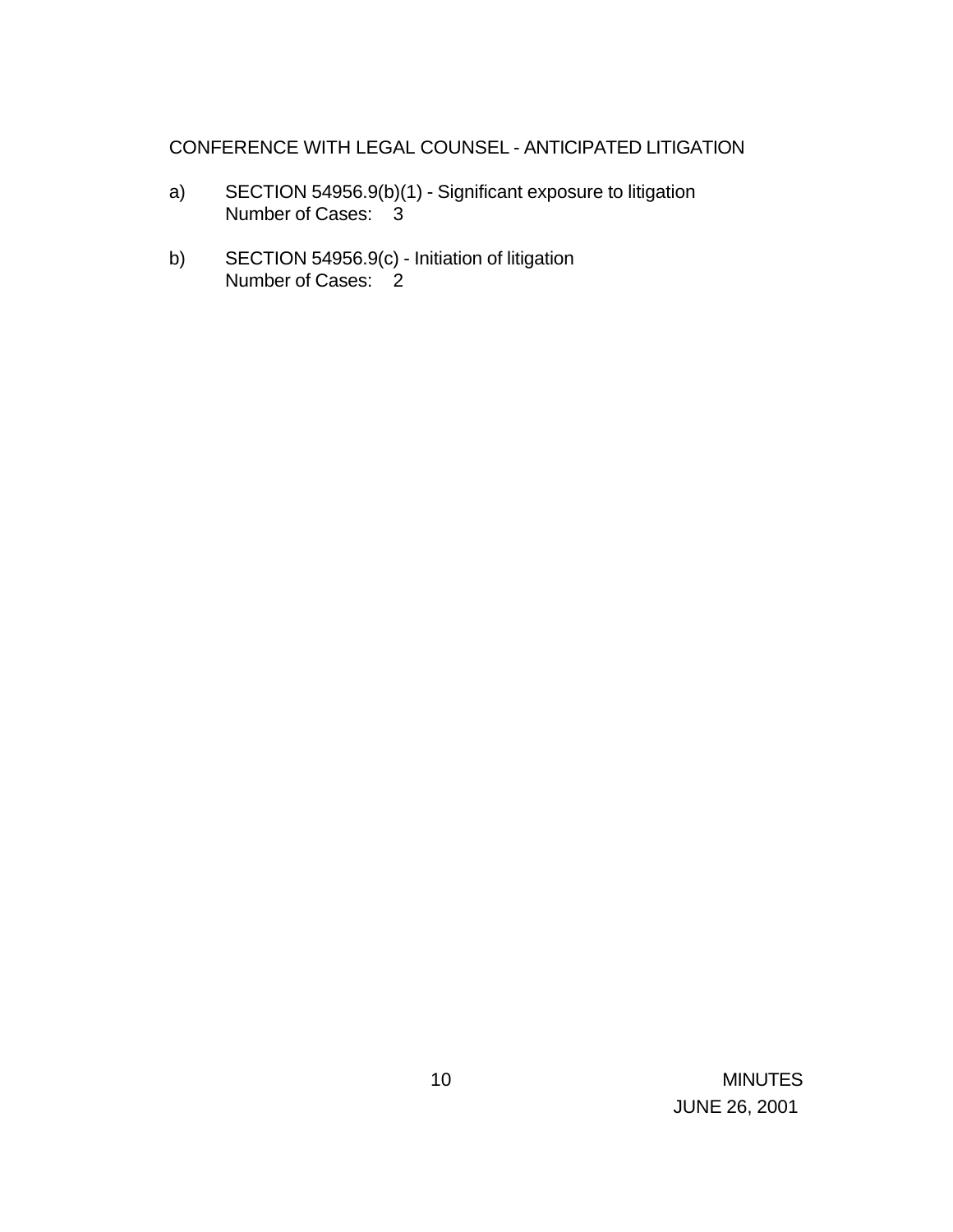## **E. PUBLIC HEARINGS**

## **AGENDA ORDER**

E2. MORENO VALLEY COMMUNITY SERVICES DISTRICT PUBLIC HEARING TO CONDUCT MAIL BALLOT PROCEEDINGS OF CERTAIN TRACTS WITHIN ZONE D (PARKWAY LANDSCAPE MAINTENANCE)

President Flickinger opened the agenda item for public comments; there being none, public comments were closed.

Boardmember White made a motion, seconded by Boardmember Stewart to tabulate and verify the ballots. Motion carried unanimously.

President Flickinger announced that the ballot tabulation will be held in the public lobby of the Council Chamber in the interest of open government.

## **RECESS; RECONVENE**

E1. TENTATIVE TRACT MAP NO. 29143 (PA01-0004) AND TOWNGATE SPECIFIC PLAN AMENDMENT NO. 3 (P01-006)

Mayor Flickinger opened the agenda item for public comments.

Mitchell Bradford (Representative of Western Pacific Housing)

1) Presented overview of proposed project

Mayor Pro Tem Batey made a motion, seconded by Councilmember White to recognize that the Towngate Specific Plan (SP No. 200) Amendment No. 3 is within the scope of the Program Environmental Impact Report for the Towngate Specific Plan pursuant to the Addendum as required within Section 15164 of the California Environmental Quality Act Guidelines. Motion carried unanimously. Roll call vote.

Mayor Pro Tem Batey made a motion, seconded by Councilmember White to adopt Resolution No. 2001-30 and approve PA01-0004 (Tentative Tract Map No. 29143), based on the findings contained in City Council Resolution No. 2001-30, and conditions of approval, Exhibit A to the Resolution. Motion carried unanimously. Roll call vote.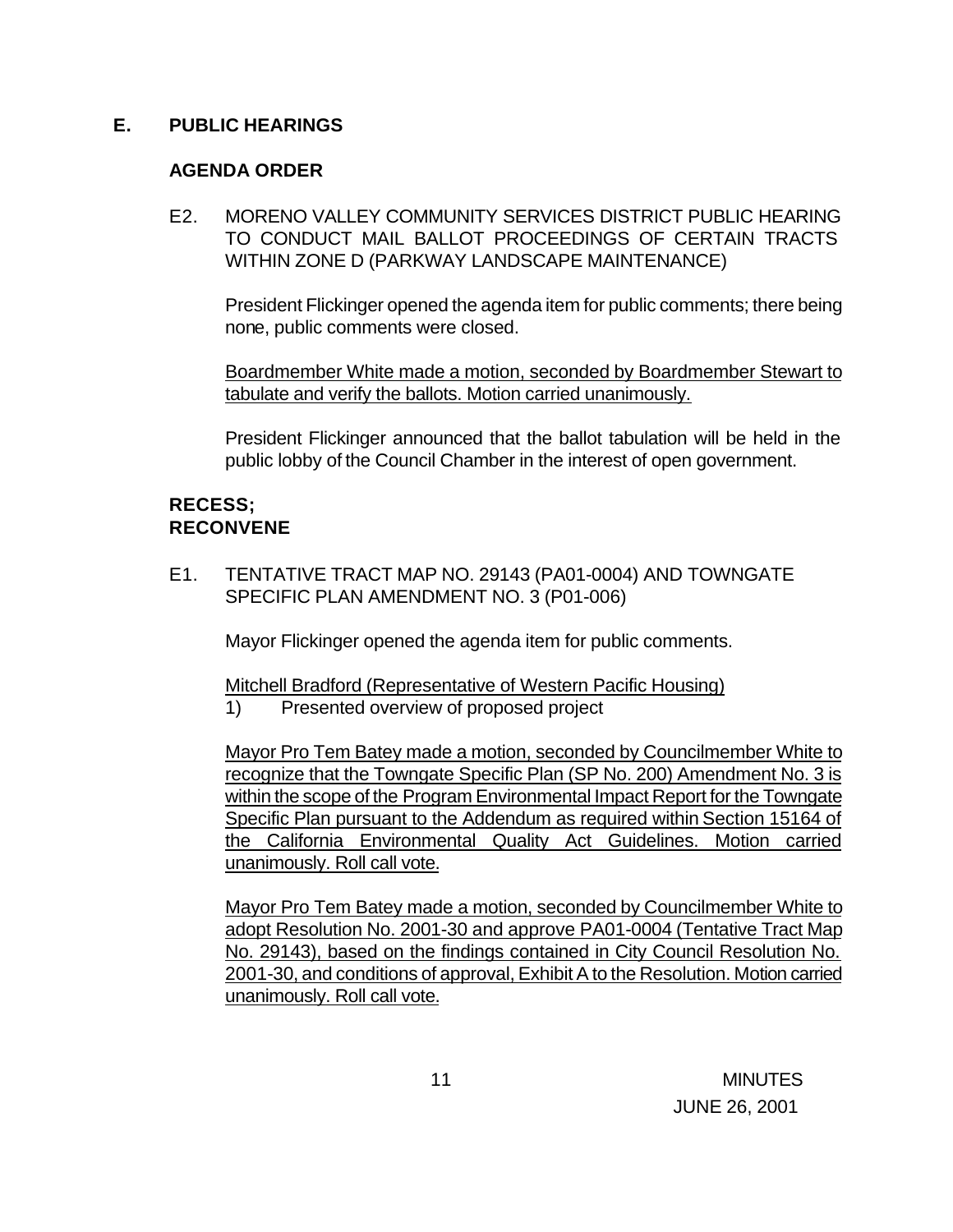#### Resolution No. 2001-30

A Resolution of the City Council of the City of Moreno Valley, Approving PA01- 0004, a Proposed 557 lot Single-Family Residential Subdivision, Lot "A" Containing a Public Park and an 8.6 Acre Remainder Parcel on Approximately 115 Acres Within the Towngate Specific Plan (SP. No.200)

Mayor Pro Tem Batey made a motion, seconded by Councilmember White to introduce Ordinance No. 589, thereby approving the Towngate Specific Plan Amendment No. 3 (P01-006), based on the findings contained in the Ordinance. Motion carried unanimously. Roll call vote.

## Ordinance No. 589

An Ordinance of the City Council of the City of Moreno Valley, Approving Towngate Specific Plan Amendment No. 3 (P01-006) and Amending the Official Zoning Atlas in Accordance with Said Specific Plan Amendment, Located and Generally Bounded by Day Street to the West, Eucalyptus Avenue to the North, Elsworth Street to the East, and Cottonwood Avenue to the South

## **RECESS; RECONVENE**

E2. MORENO VALLEY COMMUNITY SERVICES DISTRICT PUBLIC HEARING TO CONDUCT MAIL BALLOT PROCEEDINGS OF CERTAIN TRACTS WITHIN ZONE D (PARKWAY LANDSCAPE MAINTENANCE)

President Flickinger announced that the Council is returning to Agenda Item E2, the public hearing to consider Community Services District Zone D (Parkway Landscape Maintenance) Mail Ballot Proceedings.

The Secretary announced the results as follows:

| Tract No.   | Yes | No |
|-------------|-----|----|
| 17387       |     | 9  |
| 19518-18372 | 6   | 14 |
| 19541       | 9   | 3  |
| 19675       | 8   | 6  |
| 20474       | 21  | 25 |
| 20859       | 34  | 24 |

Vice-President Batey made a motion, seconded by Boardmember White to verify and accept the results of each mail ballot proceeding and authorized and imposed the CSD Zone D charges. Motion carried unanimously. Roll call vote.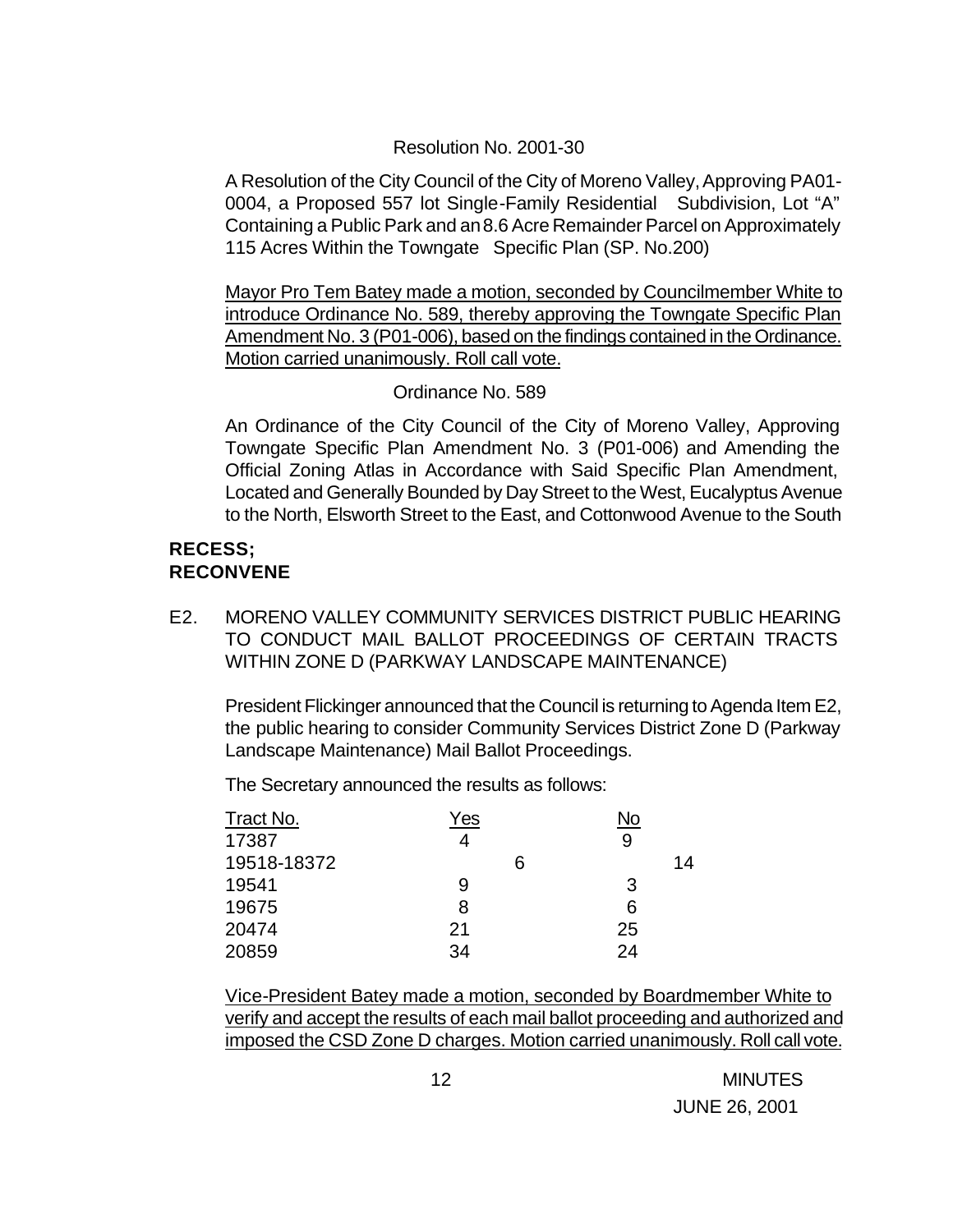## E5. DELINQUENT RESIDENTIAL SOLID WASTE ACCOUNT

Mayor Flickinger opened the agenda item for public comments; there being none, public comments were closed

Councilmember White made a motion, seconded by Councilmember West to approve placing the submitted list of delinquent solid waste accounts, available in the City Clerk's office, on the 2001/2002 Riverside County tax roll for collection and directed the City Clerk to file with the Riverside County Auditor a certified copy of Resolution 2001-51 and report as required by Section 5473.4 of the California Health and Safety Code and Section 6.02.030 of the City of Moreno Valley Municipal Code. Motion carried 4-1, Mayor Flickinger abstaining.

## **AGENDA ORDER**

## **REPORTS**

F1. ADOPTION OF FY 2001/02 BUDGET AND RELATED ACTIONS

Mayor Flickinger opened the agenda item for public comments

John Hayes - Address matter of record

- 1) Supports elimination of gross receipts tax
- 2) City should televise Study Sessions
- 3) Supports funding for soccer fields

Faith Alexander – 3700 Buchanan Street, Riverside

1) Supports Performing Arts Center

Daryl C. Terrel – Address matter of record

1) Supports College Park Fire Station

Justin Moreno – 28900 Williams Avenue

1) Supports skate park and roller hockey facility

## Sharon Terrill – 10770 Mendoza Road

1) Supports Cultural Arts Center

# Mary Anne Dooley & AYSO Team U14 Girls Soccer

1) Supports a soccer complex

Cathlene Fishman – 13560 Collie Court

 13 MINUTES JUNE 26, 2001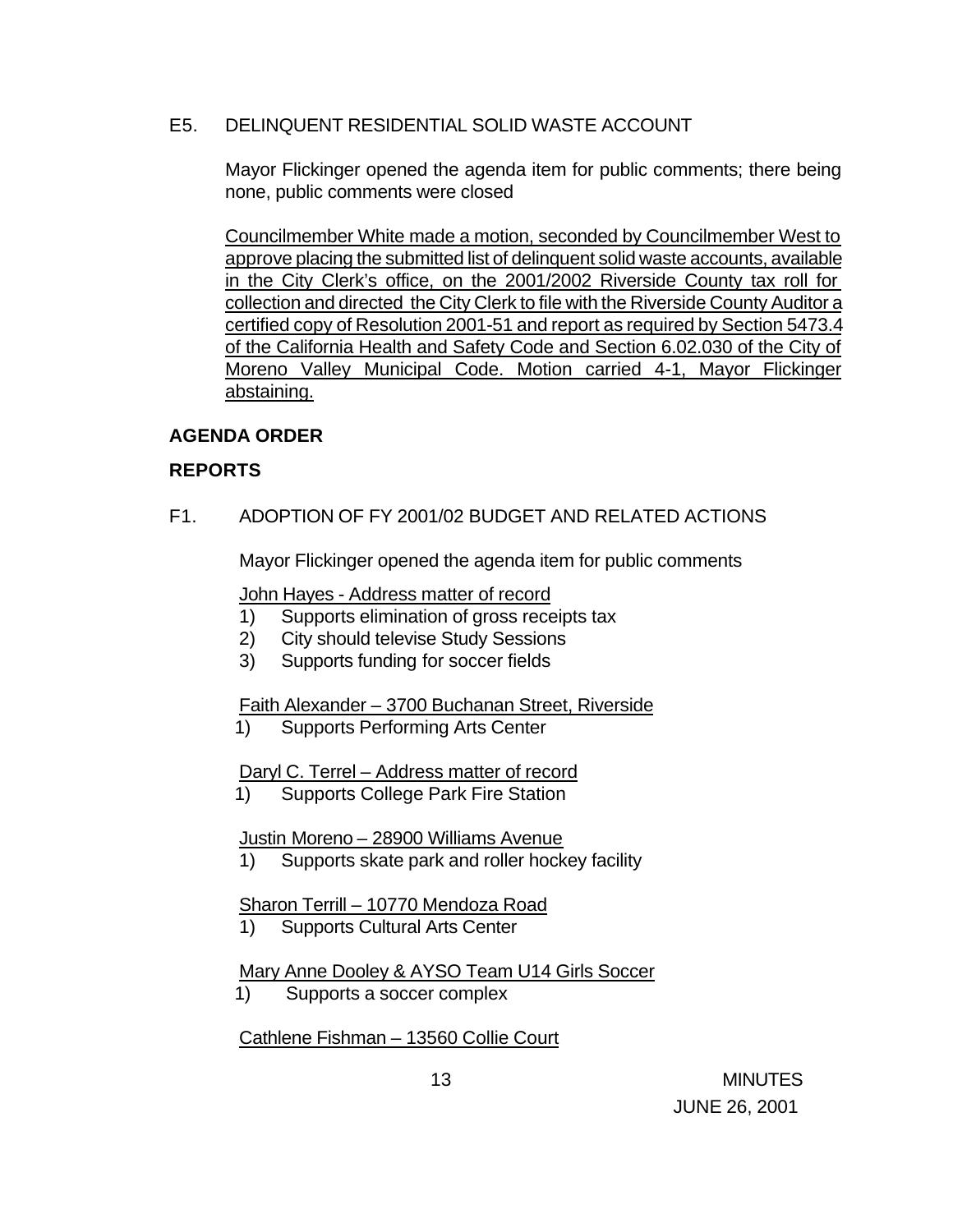1) Supports the Cultural and Performing Arts Center

Councilmember White made a motion, seconded by Councilmember Stewart to continue the Council meeting past 11:00 p.m. Motion carried 4-1, Councilmember West opposed.

Councilmember Stewart made a motion, seconded by Councilmember White to adopt Resolution No. 2001-34, adopting the Operating and Capital Budgets for the City of Moreno Valley for Fiscal Year 2001/02 to include the budget amendments prepared by the City Manager. Motion carried unanimously. Roll call vote.

Resolution No. 2001-34

A Resolution of the City Council of the City of Moreno Valley, California, Adopting the Operating and Capital Budgets for Fiscal Year 2001/02

Acting in the capacity as President of the Board of Directors of the Community Services District of the City of Moreno Valley, Boardmember Stewart made a motion, seconded by Boardmember White to adopt Resolution No. CSD 2001- 15 adopting the Operating and Capital Budgets for Fiscal Year 2001/02. Motion carried unanimously. Roll call vote.

Resolution No. CSD 2001-15

A Resolution of the Community Services District of the City of Moreno Valley, California, Adopting the Operating and Capital Budgets for Fiscal Year 2001/02

Acting in the capacity as Chairperson and Agency Members of the Community Redevelopment Agency of the City of Moreno Valley, Agencymember Stewart made a motion, seconded by Agencymember White to adopt Resolution No. RDA 2001-02. Motion carried unanimously. Roll call vote.

Resolution No. RDA 2001-02

A Resolution of the Community Redevelopment Agency of the City of Moreno Valley, California, Adopting the Operating and Capital Budgets for Fiscal Year 2001/02

 14 MINUTES Acting in the capacity as the President and Board of Directors of the Community Services District, Boardmember Stewart made a motion, seconded by Boardmember White to approve the repayment of up to \$30,000,000 to the City of Moreno Valley by renewal of the Promissory Note, pursuant to the terms and conditions of the outstanding Promissory Note, the borrowing of up to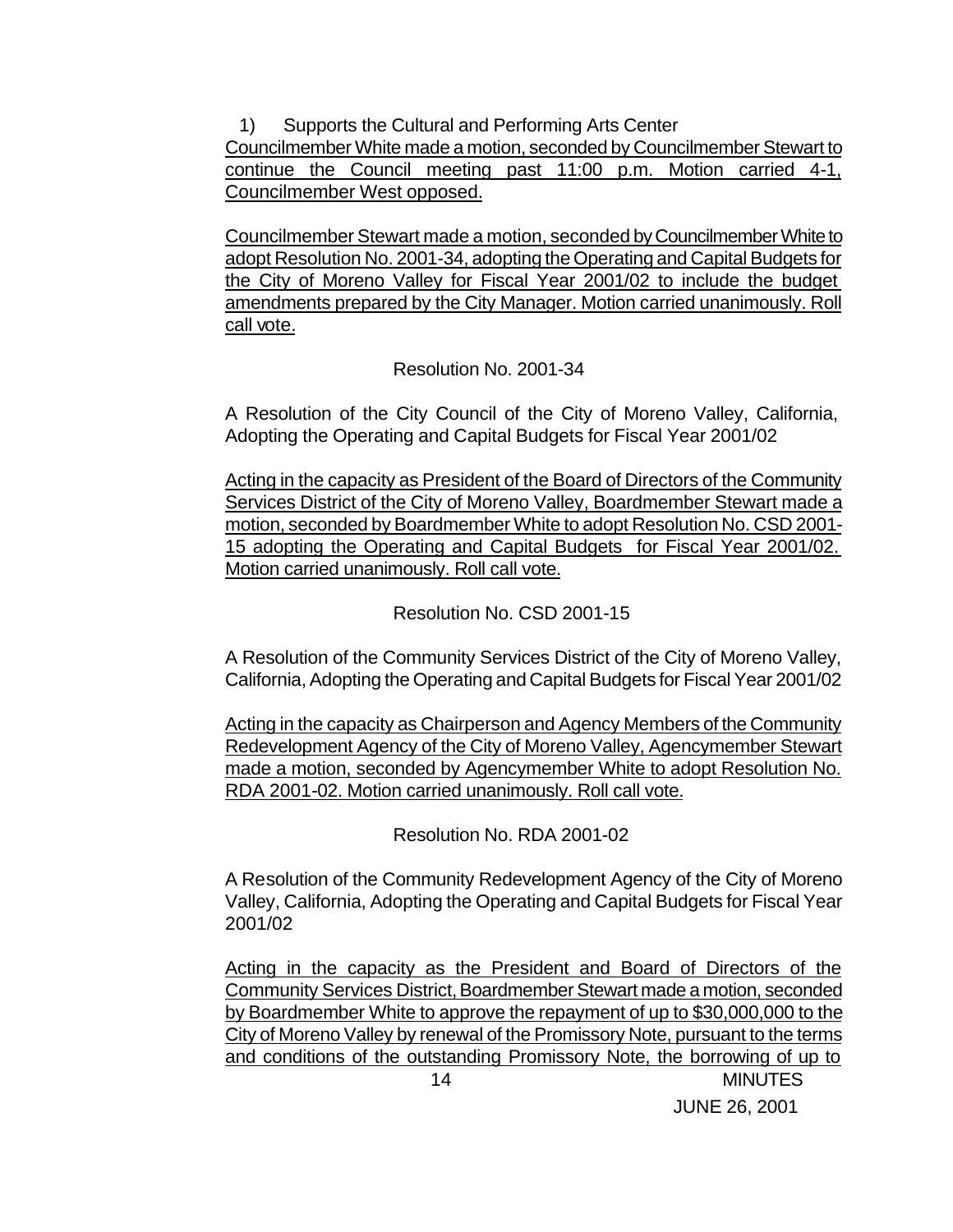\$30,000,000 pursuant to the terms and conditions of the Promissory Note, and the execution of the original of said note by the President of the Board of Directors, and the delivery of said executed note to the Treasurer of the City. Motion carried unanimously. Roll call vote.

Acting in the capacity as the Chairperson and Agency Members of the Community Redevelopment Agency of the City of Moreno Valley, Agencymember Stewart made a motion, seconded by Agencymember White to approve the repayment of up to \$30,000,000 to the City of Moreno Valley by renewal of the Promissory Note, pursuant to the terms and conditions of the outstanding Promissory Note, the borrowing of up to \$30,000,000 pursuant to the terms and conditions of the Promissory Note, and the execution of the original of said note by the Chairperson and Agency Members, and the delivery of said executed note to the Treasurer of the City. Motion carried unanimously. Roll call vote.

Councilmember Stewart made a motion, seconded by Councilmember White to adopt Resolution No. 2001-35, temporarily decreasing the City's utility user's tax for the primary energy providers, which are Local Distribution Companies (LDC) within the City of Moreno Valley, from the voter approved rate of 6.00% to 5.33% for a one-year period. Motion carried unanimously. Roll call vote.

Resolution No. 2001-35

A Resolution of the City Council of the City of Moreno Valley, California, Temporarily Decreasing the City's Utility User's Tax Charged by the Local Distribution Companies, Which are the Primary Energy Providers of Electricity and Natural Gas

Councilmember Stewart made a motion, seconded by Councilmember White to approve the FY 2001/02 Staffing Plan, which reflects the personnel allocations consistent with the FY 2001/02 Proposed Budget. Motion carried unanimously. Roll call vote.

Councilmember Stewart made a motion, seconded by Councilmember White to approve the FY 2001/02 Classification Roster, which is consistent with the FY 2001/02 Proposed Budget, as amended to reflect Community and Economic Development Director as Executive Management. Motion carried unanimously. Roll call vote.

**AGENDA ORDER**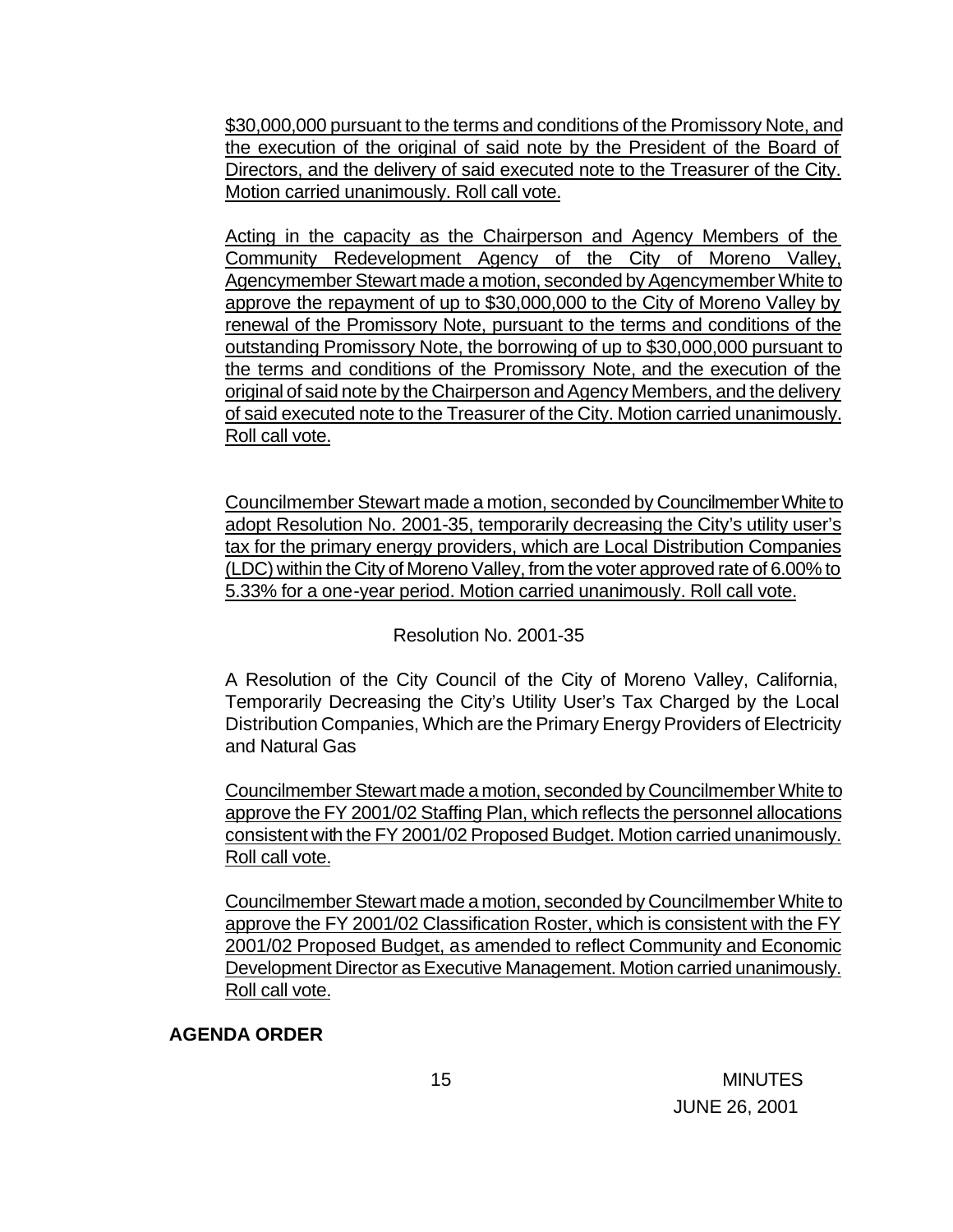#### F3. APPOINTMENTS TO CITY COUNCIL ADVISORY BOARDS AND COMMITTEES

Mayor Flickinger opened the agenda item for public comment, there being none public comments were closed.

Councilmember Stewart made a motion, seconded by Councilmember White to confirm the following appointments, all terms to expire June 30, 2004. The motion carried 5-0. Roll call vote.

Accessibility Appeals Board Ruthee Goldkorn

Cultural Preservation Advisory Commitee Harnethia N. Mansell Phil Rosentrater

Ecological Protection Advisory Committee M. Naseem Qureshi

Parks and Recreation Advisory Committee Juanita Maria Barnes Steven Curley Sandee Hackett

Senior Citizens Advisory Committee Helen Miller Rose Shirley Rollins Ann L. Romano

Traffic Safety Advisory Committee Declared two terms expiring June 30, 2004, vacant; and authorized the City Clerk to re-notice the position as vacant

Library Advisory Board Vera Anderson Ronald W. Visser

Citizen's Advisory Committee on Recreational Trails Jennifer Chandler Bette Rowe Sueellen Thomas

F4. UPDATE AND DIRECTION ON THE CANYON SPRINGS GOLF COURSE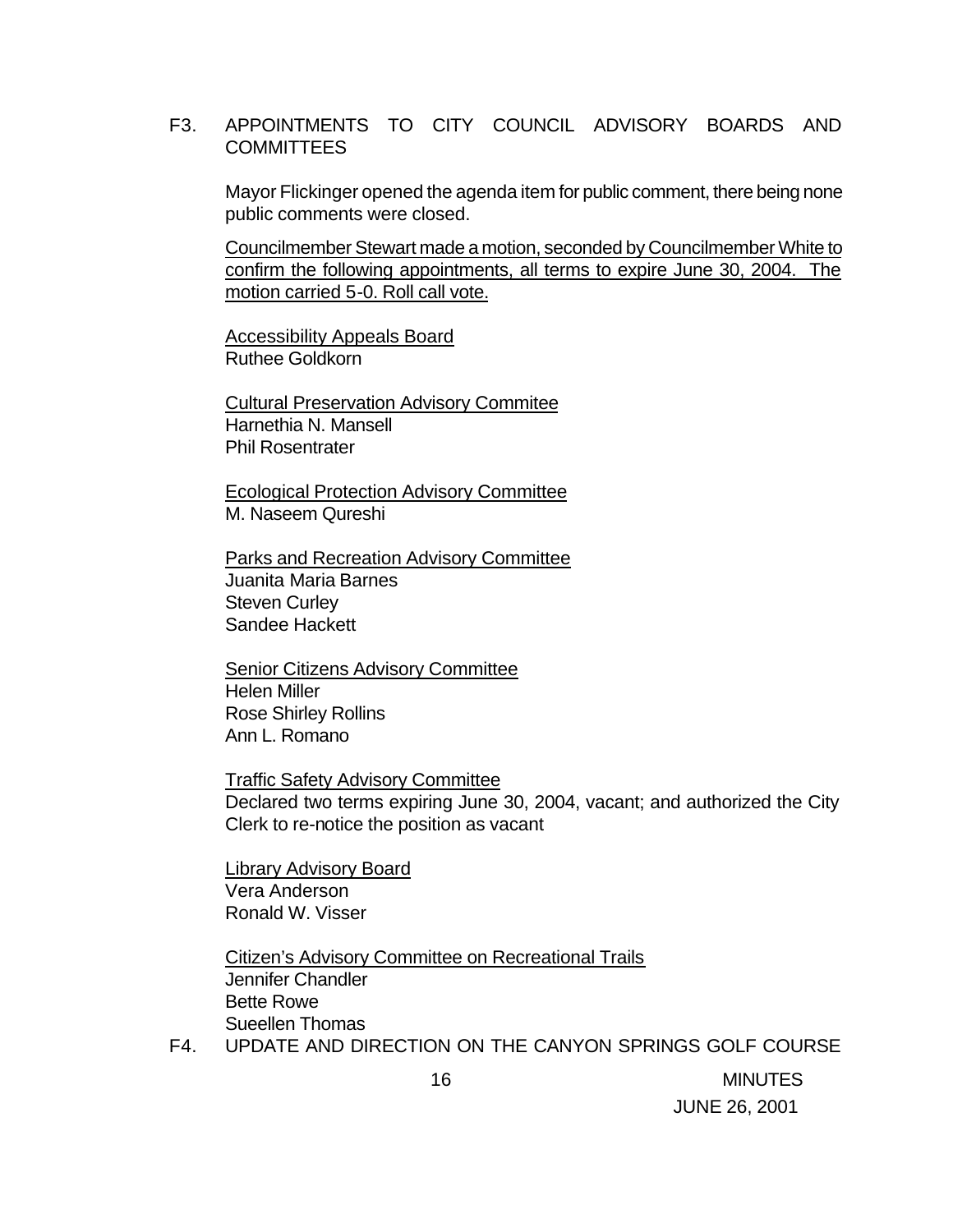## PROJECT

President Flickinger opened the agenda item for public comment

Pete Bleckert – Address matter of record

1) Opposes another golf course in Moreno Valley and costs involved in this project

Boardmember Stewart made a motion, seconded by Boardmember White to direct staff to solicit Requests for Proposals from private developers while at the same time beginning the process of analyzing the feasibility of developing the golf course as a City project. Motion carried unanimously. Roll call vote.

Boardmember Stewart made a motion, seconded by Boardmember White to approve the expenditure of up to \$15,000 from the CSD Zone A fund balance for the project. Motion carried unanimously. Roll call vote.

## F6. COUNCILMANIC REDISTRICTING

Mayor Flickinger opened the agenda item for public comment

John Hayes – 12201 Hythe Street

1) Commented that no written material was available for public review

Councilmember White made a motion, seconded by Councilmember West to direct staff to begin the process of Councilmanic Redistricting. Motion carried unanimously. Roll call vote.

F7. ADOPT RESOLUTION NO. 2001-33 AUTHORIZING THE FORMATION OF A MUNICIPALLY OWNED UTILITY

Mayor Flickinger opened the agenda item for public comment

John Hayes – 12201 Hythe Street

1) Opposes a municipally owned utility

George Albanese – Address matter of record (Submitted discourse for the record)

1) Opposes a municipally owned utility

 17 MINUTES JUNE 26, 2001 Mayor Pro Tem Batey made a motion, seconded by Councilmember West to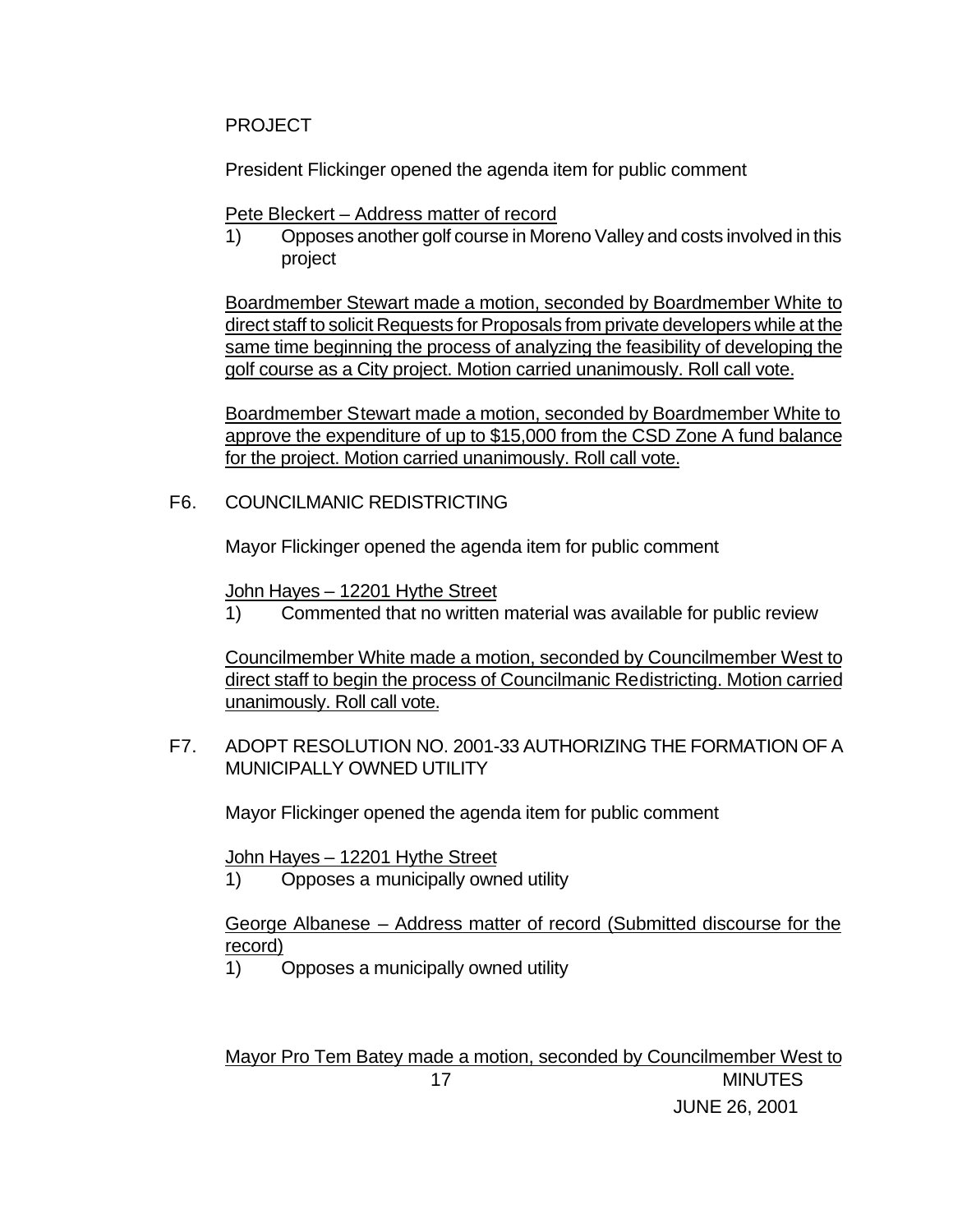adopt Resolution No. 2001-33 authorizing the formation of a municipally owned utility for the purpose of providing electrical power, telephone, telecommunications, cable TV, water, natural gas, and sanitary sewer. Motion carried unanimously. Roll call vote.

## Resolution No. 2001-33

A Resolution of the City Council of the City of Moreno Valley, California, Authorizing the Creation and Operation of a Municipally-Owned Utility for the Purpose of Providing Various Utility Services, and Authorizing the Taking of Certain Other Actions in Connection Therewith

## **AGENDA ORDER**

## **PUBLIC HEARINGS**

E3. RESOLUTION NO. CSD 2001-12, ESTABLISHING AN APPROPRIATIONS (GANN) LIMIT FOR THE COMMUNITY SERVICES DISTRICT FOR FY 01/02

President Flickinger opened the public testimony portion of the public hearing at 11:53 p.m.; there being none public testimony was closed.

Boardmember Stewart made a motion, seconded by Vice-President Batey to adopt Resolution No. CSD 2001-12, establishing an appropriations limit for Fiscal Year 2001/02 and taking other actions in relation thereto. Motion carried unanimously. Roll call vote.

Resolution No. CSD 2001-12

A Resolution of the Moreno Valley Community Services District of the City of Moreno Valley, California, Establishing an Appropriations Limit for Fiscal Year 2001/02 and Taking Other Actions in Relation Thereto

E4. RESOLUTION NO. 2001-29, ESTABLISHING AN APPROPRIATIONS (GANN) LIMIT FOR THE CITY OF MORENO VALLEY FOR FY 2001/02

Mayor Flickinger opened the public testimony portion of the public hearing at 11:55 p.m.; there being none public testimony was closed.

Councilmember Stewart made a motion, seconded by Mayor Pro Tem Batey to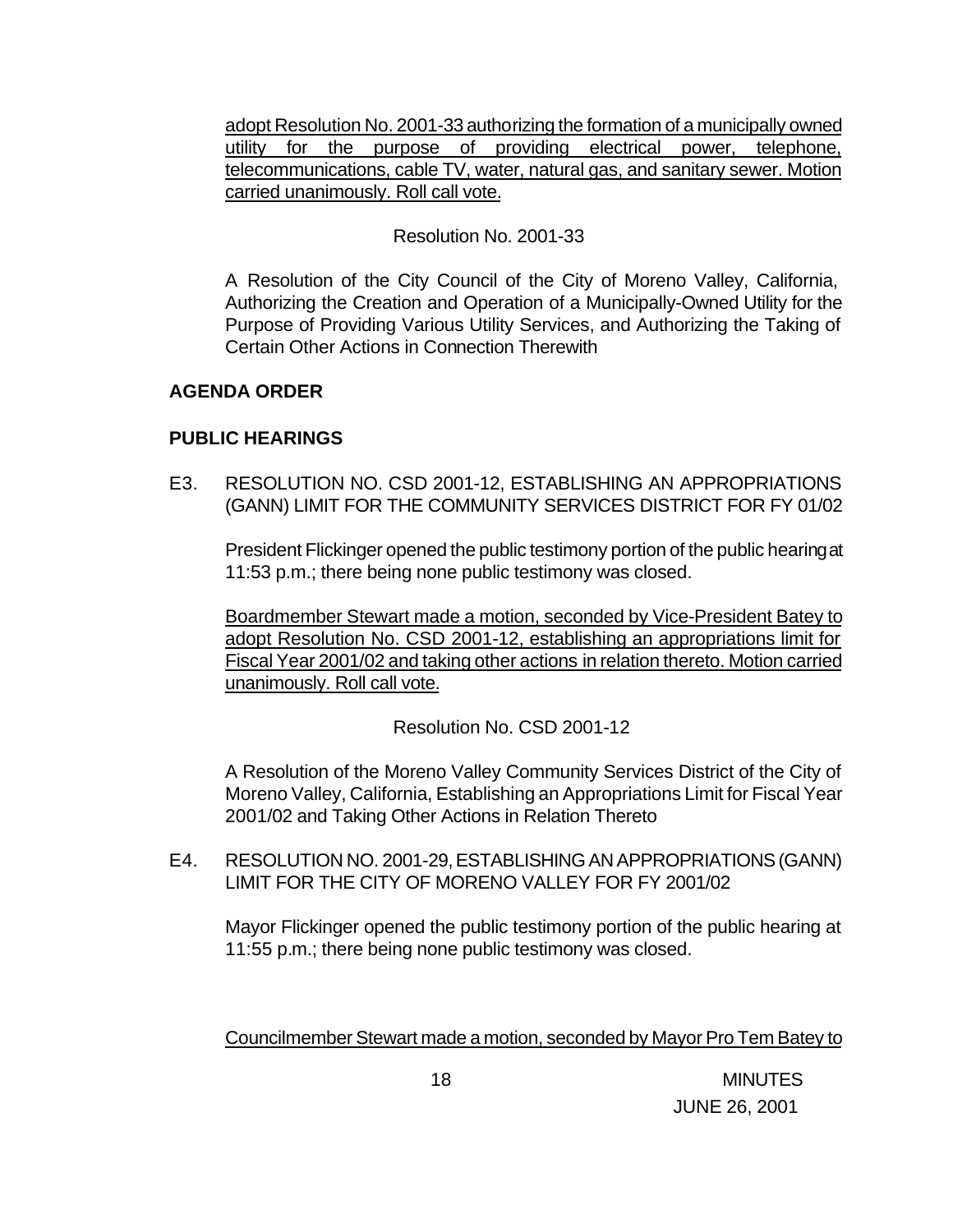adopt Resolution No. 2001-29, establishing an appropriations limit for Fiscal Year 2001/02, and taking other action in relation hereto. Motion carried unanimously. Roll call vote.

#### Resolution No. 2001-29

A Resolution of the City Council of the City of Moreno Valley, California, Establishing an Appropriations Limit for Fiscal Year 2001/02 and Taking Other Action in Relation Hereto

E6. ADOPTION OF FISCAL YEAR 2001/02 FEE RESOLUTION AND FEE **SCHEDULE** 

Mayor Flickinger opened the public testimony portion of the public hearing at 11:56 p.m.; there being none public testimony was closed.

Councilmember Stewart made a motion, seconded by Councilmember White to adopt Resolution No. 2001-25 approving the Fee Schedule for Fiscal Year 2001/02 with the exception of the licensing and the violation fines relating to cats both altered and unaltered. Motion carried unanimously. Roll call vote.

Resolution No. 2001-25

A Resolution of the City Council of the City of Moreno Valley Increasing and Establishing Specified Fees for Various Services; Maintaining the Present Level of Certain Fees; Reducing the Level of Certain Fees; and Incorporating Certain Prior Enactments

## **ITEMS REMOVED FROM CONSENT CALENDARS FOR DISCUSSION OR SEPARATE ACTION - NONE**

## **AGENDA ORDER**

F5. CALIFORNIA LEAGUE OF CITIES: GRASSROOTS PROGRAM

Councilmember White made a motion, seconded by Councilmember West that the City Council affirmatively support the ballot measure, which will establish the League of California Cities Grassroots Network as an addition to article XVI of the League of California Cities bylaws. Motion carried unanimously. Roll call vote.

 19 MINUTES JUNE 26, 2001 F2. LANDSCAPE MAINTENANCE AGREEMENT BY AND BETWEEN THE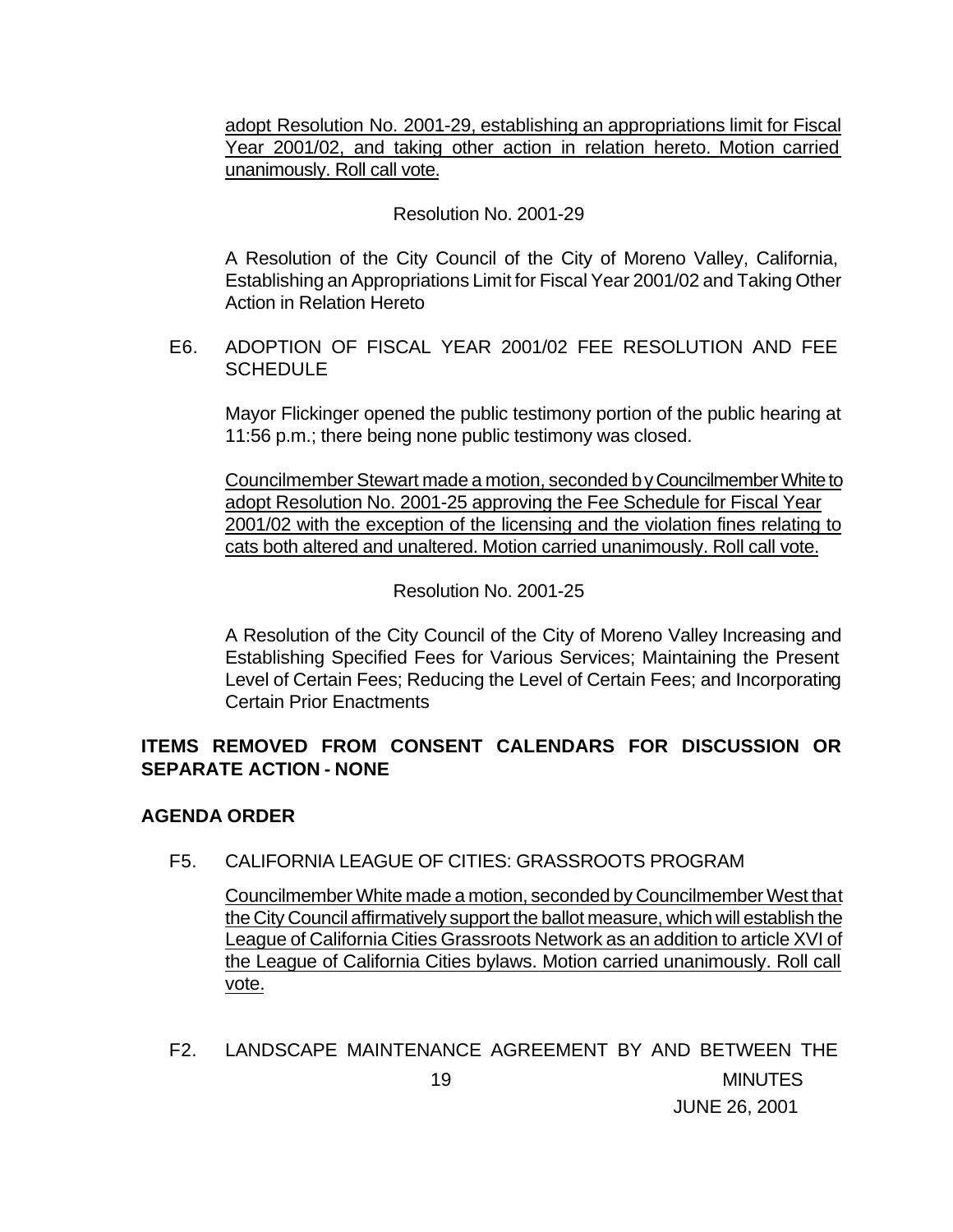MORENO VALLEY COMMUNITY SERVICES DISTRICT AND THE AUTO MALL MERCHANTS ASSOCIATION

Boardmember Stewart made a motion, seconded by Boardmember White to approve the draft form of the Landscape Maintenance Agreement by and between the Moreno Valley Community Services District and the Auto Mall Merchants Association (the "Agreement"), and authorized the Mayor/President to sign the Agreement upon final approval by the City Attorney. Motion carried unanimously. Roll call vote.

F8. LEGISLATIVE UPDATE

Mayor Flickinger made a motion, seconded by Councilmember Stewart to continue the Legislative Update to the regularly scheduled City Council meeting of August 14, 2001. Motion carried unanimously.

## **G. LEGISLATIVE ACTIONS**

ORDINANCES - 1ST READING & INTRODUCTION - NONE

ORDINANCES - 2ND READING & ADOPTION

G1. ADOPTION OF ORDINANCE NO. 588 (RECEIVED FIRST READING & INTRODUCTION JUNE 12, 2001 ON A 4-0-1 VOTE, BATEY ABSENT)

Councilmember White made a motion, seconded by Councilmember West to adopt Ordinance No. 588. Motion carried 4-1, Mayor Pro Tem Batey abstaining. Roll call vote.

Ordinance No. 588

An Ordinance of the City Council of the City of Moreno Valley, California, Approving the Moreno Valley Industrial Area Plan (PA95-0001), an Amendment to Specific Plan 208, and Amending the Official Zoning Atlas of Said City, Changing the Zone from Business Park (BP), Business Park-Mixed Use (BPX), and Specific Plan 208 (Oleander) to Specific Plan 208 (Moreno Valley Industrial Area) as Illustrated on the Moreno Valley Zone Change Map for those Properties Generally Bounded by Heacock Street, Iris Avenue, Indian Street, Storm Drain Lateral "A", Perris Valley Storm Drain, and Storm Drain Lateral "B"

ORDINANCES - URGENCY ORDINANCES – NONE RESOLUTIONS – NONE  **CONTINUATION OF PUBLIC COMMENTS ON MATTERS NOT ON THE AGENDA**, **IF NEEDED - NONE**